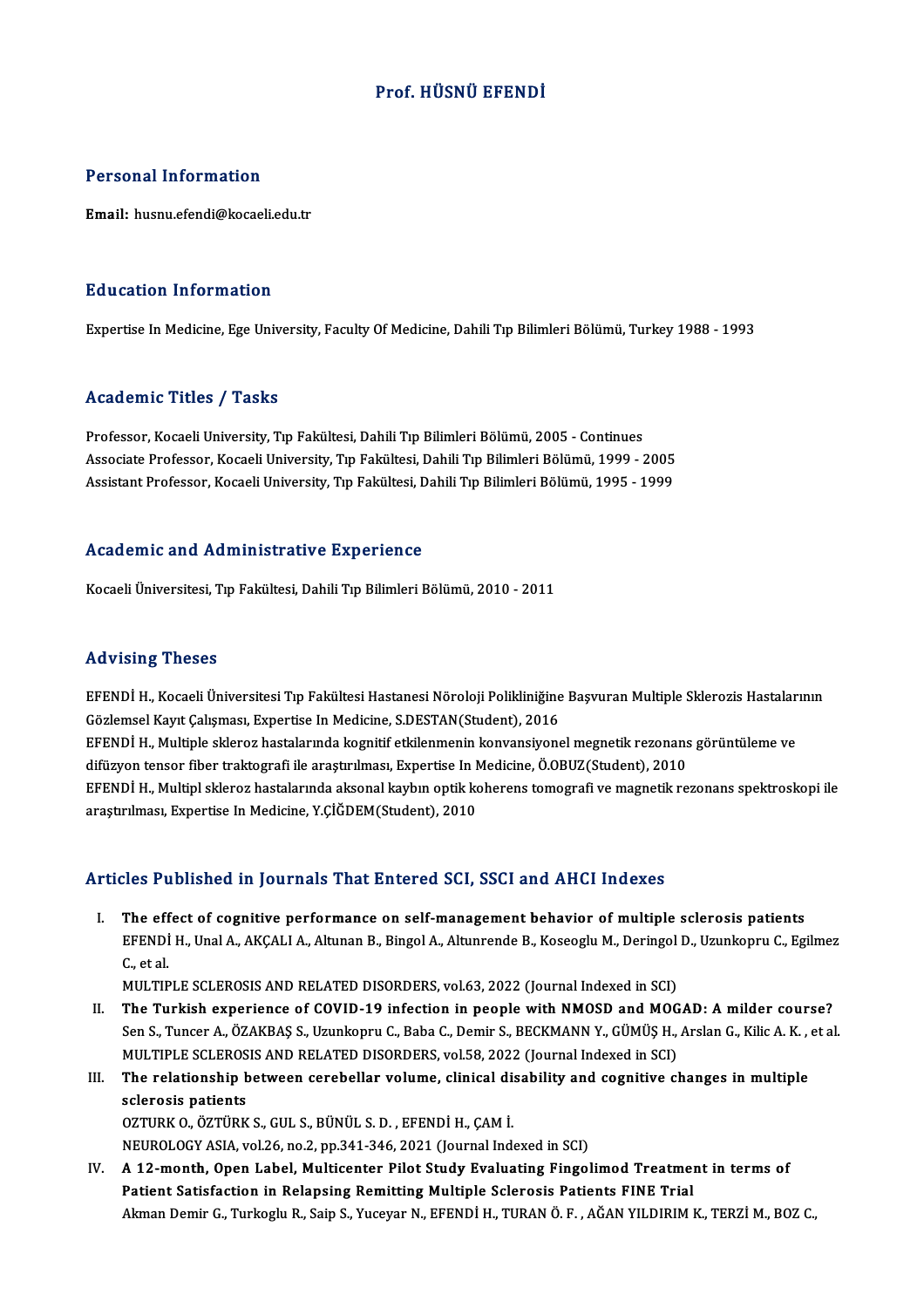TuncerA.,etal.

Tuncer A., et al.<br>NOROPSIKIYATRI ARSIVI-ARCHIVES OF NEUROPSYCHIATRY, vol.56, no.4, pp.253-257, 2019 (Journal Indexed in<br>SCD Tunc<br>NOR<br>SCI)<br>Diffe NOROPSIKIYATRI ARSIVI-ARCHIVES OF NEUROPSYCHIATRY, vol.56, no.4, pp.253-257, 2019 (Journal Indexed in SCI)<br>SCI)<br>V. Differences Between General Neurologists and Multiple Sclerosis Specialists in the Management of<br>Multiple S

SCI)<br>Differences Between General Neurologists and<br>Multiple Sclerosis Patients: A National Survey<br>Kurtungu M. Tunger A. Urgungglu II. Caliskan 7, Ko Differences Between General Neurologists and Multiple Sclerosis Specialists in the Management of<br>Multiple Sclerosis Patients: A National Survey<br>Kurtuncu M., Tuncer A., Uygunoglu U., Caliskan Z., Kokenli Paksoy A., EFENDİ H

Multiple Sclerosis Patients: A National Survey<br>Kurtuncu M., Tuncer A., Uygunoglu U., Caliskan Z., Kokenli Paksoy A., EFENDİ H., SAĞDUYU KOCAMAN A., Ozcan C<br>TERZİ M., TURAN Ö. F. , et al.<br>NOROPSIKIYATRI ARSIVI-ARCHIVES OF N Kurtuncu M., Tuncer A., Uygunoglu U., Caliskan Z., Kokenli Paksoy A., EFENDİ H., SAĞDUYU KOCAMAN A., Ozcan C.,<br>TERZİ M., TURAN Ö. F. , et al.<br>NOROPSIKIYATRI ARSIVI-ARCHIVES OF NEUROPSYCHIATRY, vol.56, no.4, pp.269-272, 201 TERZİM, TURAN Ö.F., et al.

NOROPSIKIYATRI ARSIVI-ARCHIVES OF NEUROPSYCHIATRY, vol.56, no.4, pp.269-272, 2019 (Journal Indexed in<br>SCI)<br>VI. Comparative analysis of fingolimod versus teriflunomide in relapsing-remitting multiple sclerosis<br>POZ C. TERZI

- SCI)<br>Comparative analysis of fingolimod versus teriflunomide in relapsing-remitting multiple sclerosis<br>BOZ C., TERZİM., Ozer B., Turkoglu R., KARABUDAK R., EFENDİ H., Soysal A., Sevim S., Altintas A., Kurne A., et al.<br>MULT Comparative analysis of fingolimod versus teriflunomide in relapsing-remittine<br>BOZ C., TERZİ M., Ozer B., Turkoglu R., KARABUDAK R., EFENDİ H., Soysal A., Sevim S., Alti<br>MULTIPLE SCLEROSIS AND RELATED DISORDERS, vol.36, 20 BOZ C., TERZİ M., Ozer B., Turkoglu R., KARABUDAK R., EFENDİ H., Soysal A., Sevim S., Altintas A., Kurne A., et al.<br>MULTIPLE SCLEROSIS AND RELATED DISORDERS, vol.36, 2019 (Journal Indexed in SCI)<br>VII. Cortical Gray Mat
- MULTIPLE SCLEROSIS AND RELATED DISORDERS, vol.36, 2019 (Journal Indexed in SCI)<br>Cortical Gray Matter Involvement in Patients with Relapsing Remitting Multiple Sclerosis<br>of Clinical and Cognitive Diasability, DTI Magnetic R Cortical Gray Matter Involvemer<br>of Clinical and Cognitive Diasabi<br>EFENDİ H., Bickin H., ÇAM İ., ANIK Y.<br>MIJ TIPLE SCI EPOSIS IQUEMAL YO. of Clinical and Cognitive Diasability, DTI Magnetic Resonance Imaging and OCT<br>EFENDİ H., Bickin H., ÇAM İ., ANIK Y.<br>MULTIPLE SCLEROSIS JOURNAL, vol.21, no.6, pp.815-816, 2015 (Journal Indexed in SCI)<br>The Effect of Pulse Me

- EFENDİ H., Bickin H., ÇAM İ., ANIK Y.<br>MULTIPLE SCLEROSIS JOURNAL, vol.21, no.6, pp.815-816, 2015 (Journal Indexed in SCI)<br>VIII. The Effect of Pulse Methylprednisolone Plus Theophylline Treatment on Clinical, Pulmonary MULTIPLE SCLEROSIS JOURNAL, vol.21, no.6, pp.815-816, 2015<br>The Effect of Pulse Methylprednisolone Plus Theophyllin<br>Inflammatory Markers in Relapses of Multiple Sclerosis<br>ISEDLE PASVIČIT LOTOROM C. Bosvigit U. EEENDLH, Vild The Effect of Pulse Methylprednisolone Plus Theophyllin<br>Inflammatory Markers in Relapses of Multiple Sclerosis<br>İŞERİ P., BAŞYİĞİT İ., Ozerdem C., Basyigit H., EFENDİ H., Yildiz F.<br>PALKAN MEDICAL IQUPNAL, YOL20, po 1, pp 22 Inflammatory Markers in Relapses of Multiple Sclerosis<br>İŞERİ P., BAŞYİĞİT İ., Ozerdem C., Basyigit H., EFENDİ H., Yildiz F.<br>BALKAN MEDICAL JOURNAL, vol.30, no.1, pp.33-36, 2013 (Journal Indexed in SCI)<br>Protestive Effests o iŞERİ P., BAŞYİĞİT İ., Ozerdem C., Basyigit H., EFENDİ H., Yildiz F.<br>BALKAN MEDICAL JOURNAL, vol.30, no.1, pp.33-36, 2013 (Journal Indexed in SCI)<br>IX. Protective Effects of Pentoxifylline and Nimodipine on Acoustic Tra
- BALKAN MEDICAL JOURNAL, vol.30, no.1, p<br>Protective Effects of Pentoxifylline and<br>Kansu L., ÖZKARAKAŞ H., EFENDİ H., Okar I.<br>OTOLOCY & NEUPOTOLOCY vol.33, no.6, nn OTOLOGY & NEUROTOLOGY, vol.32, no.6, pp.919-925, 2011 (Journal Indexed in SCI) Kansu L., ÖZKARAKAŞ H., EFENDİ H., Okar I.<br>OTOLOGY & NEUROTOLOGY, vol.32, no.6, pp.919-925, 2011 (Journal Indexed in SCI)<br>X. A Case of Chronic Renal Failure and Recurrent Posterior Reversible Encephalopathy Syndrome<br>KUTU J
- OTOLOGY & NEUROTOLOGY, vol.32, no.6, pp.919-925, 2011 (Journal Indexed in SCI)<br>A Case of Chronic Renal Failure and Recurrent Posterior Reversible Enceph<br>KUTLU A., SELEKLER M., BÜYÜKBURGAZ U., AKANSEL G., EFENDİ H., KOMSUOĞ A Case of Chronic Renal Failure and Recurrent Posterior Reversible Encephalopathy Syndrome<br>KUTLU A., SELEKLER M., BÜYÜKBURGAZ U., AKANSEL G., EFENDİ H., KOMSUOĞLU S. S.<br>NOROPSIKIYATRI ARSIVI-ARCHIVES OF NEUROPSYCHIATRY, vo KUTLU A., SELEKLER M., BÜYÜKBURGAZ U., AKANSEL G., EFENDİ H., KOMSUOĞLU S. S.<br>NOROPSIKIYATRI ARSIVI-ARCHIVES OF NEUROPSYCHIATRY, vol.48, no.4, pp.270-273, 2011 (Journal Indexed in<br>SCI) NOROPSIKIYATRI ARSIVI-ARCHIVES OF NEUROPSYCHIATRY, vol.48, no.4, pp.270-273, 2011 (Journal Company)<br>SCI)<br>XI. Fahr's disease presenting with paroxysmal non-kinesigenic dyskinesia: A case report
- Alemdar M., SELEK A., Iseri P., EFENDİ H., Komsuoglu S. S. Fahr's disease presenting with paroxysmal non-kinesigenic dyskinesia: A case repo:<br>Alemdar M., SELEK A., Iseri P., EFENDİ H., Komsuoglu S. S.<br>PARKINSONISM & RELATED DISORDERS, vol.14, no.1, pp.69-71, 2008 (Journal Indexed PARKINSONISM & RELATED DISORDERS, vol.14, no.1, pp.69-71, 2008 (Journal Indexed in SCI)
- XII. Route learning impairment associated with encephalomalasia secondary to traumatic brain injury: A case report

Alemdar M., İŞERİ P., Yalug I., Kutlu H., EFENDİ H., Komsuoglu S. S. case report<br>Alemdar M., İŞERİ P., Yalug I., Kutlu H., EFENDİ H., Komsuoglu S. S.<br>APPLIED NEUROPSYCHOLOGY, vol.15, no.2, pp.150-155, 2008 (Journal Indexed in SCI)<br>The investigation of Chlamydonbile preumenies in patients wi Alemdar M., İŞERİ P., Yalug I., Kutlu H., EFENDİ H., Komsuoglu S. S.<br>APPLIED NEUROPSYCHOLOGY, vol.15, no.2, pp.150-155, 2008 (Journal Indexed in SCI)<br>XIII. The investigation of Chlamydophila pneumoniae in patients with Mul

APPLIED NEUROPSYCHOLOGY, vol.15, no.2, pp.150-155, .<br>The investigation of Chlamydophila pneumoniae ir<br>Budak F., KECELI S., Efendi H., BUDAK F., VAHABOGLU H.<br>INTERNATIONAL JOURNAL OF NEUROSCENCE vol.117 The investigation of Chlamydophila pneumoniae in patients with Multiple sclerosis<br>Budak F., KECELI S., Efendi H., BUDAK F., VAHABOGLU H.<br>INTERNATIONAL JOURNAL OF NEUROSCIENCE, vol.117, no.3, pp.409-415, 2007 (Journal Index

## Articles Published in Other Journals

- rticles Published in Other Journals<br>I. White Matter Evaluation in Multiple Sclerosis Through Magnetic Resonance Kurtosis Imaging<br>Sehin S. Cam L. Orturk O. Efendi H. Anik Y. Cündeğdu Ö. Sahin S., Çamil, Orturko in Multiple Sclerosis Thrown Sahin S., Çamil, Orturk O., Efendi H., Anik Y., Gündoğdu Ö.<br>Sahin S., Çamil, Orturk O., Efendi H., Anik Y., Gündoğdu Ö.<br>CUREUS. vol 11, 2010 (Journal Indoved in ESCI) White Matter Evaluation in Multiple Sclero<br>Sahin S., Çam İ., Orturk O., Efendi H., Anik Y., Güno<br>CUREUS, vol.11, 2019 (Journal Indexed in ESCI)<br>Vertehrebesiller vetmerlikte klinik tanı, me Sahin S., Çam İ., Orturk O., Efendi H., Anik Y., Gündoğdu Ö.<br>CUREUS, vol.11, 2019 (Journal Indexed in ESCI)<br>II. Vertebrobasiller yetmezlikte klinik tanı, medikal tedavi.<br>MÜLAVIM S. EEENDI H
- CUREUS, vol.11, 2019 (J.<br>Vertebrobasiller yetn<br>MÜLAYİM S., EFENDİ H.<br>Türkim klinikleri redvol Vertebrobasiller yetmezlikte klinik tanı, medikal tedavi.<br>MÜLAYİM S., EFENDİ H.<br>Türkiye klinikleri radyoloji özel sayısı, 2016 (Other Refereed National Journals)<br>Understanding multiple seleresis better in 2014 Enverimental

MÜLAYİM S., EFENDİ H.<br>Türkiye klinikleri radyoloji özel sayısı, 2016 (Other Refereed National Journals)<br>III. Understanding multiple sclerosis better in 2014 Envorimental factors remyelination diagnostic<br>teoriouse treatment Türkiye klinikleri radyoloji özel sayısı, 2016 (Other Refereed National Jou<br>Understanding multiple sclerosis better in 2014 Envorimental fa<br>tecniques treatment decisions and future focus of MS treatment<br>EEENDİ U. KARABUDAK Understanding multiple sclerosis better in<br>tecniques treatment decisions and future<br>EFENDİ H., KARABUDAK R., Kantarcı O., SİVA A.<br>European Nouralogical Beytow vol 10 no 2 nn tecniques treatment decisions and future focus of MS treatment<br>EFENDİ H., KARABUDAK R., Kantarcı O., SİVA A.<br>European Neurological Rewiew, vol.10, no.2, pp.1-11, 2015 (Refereed Journals of Other Institutions)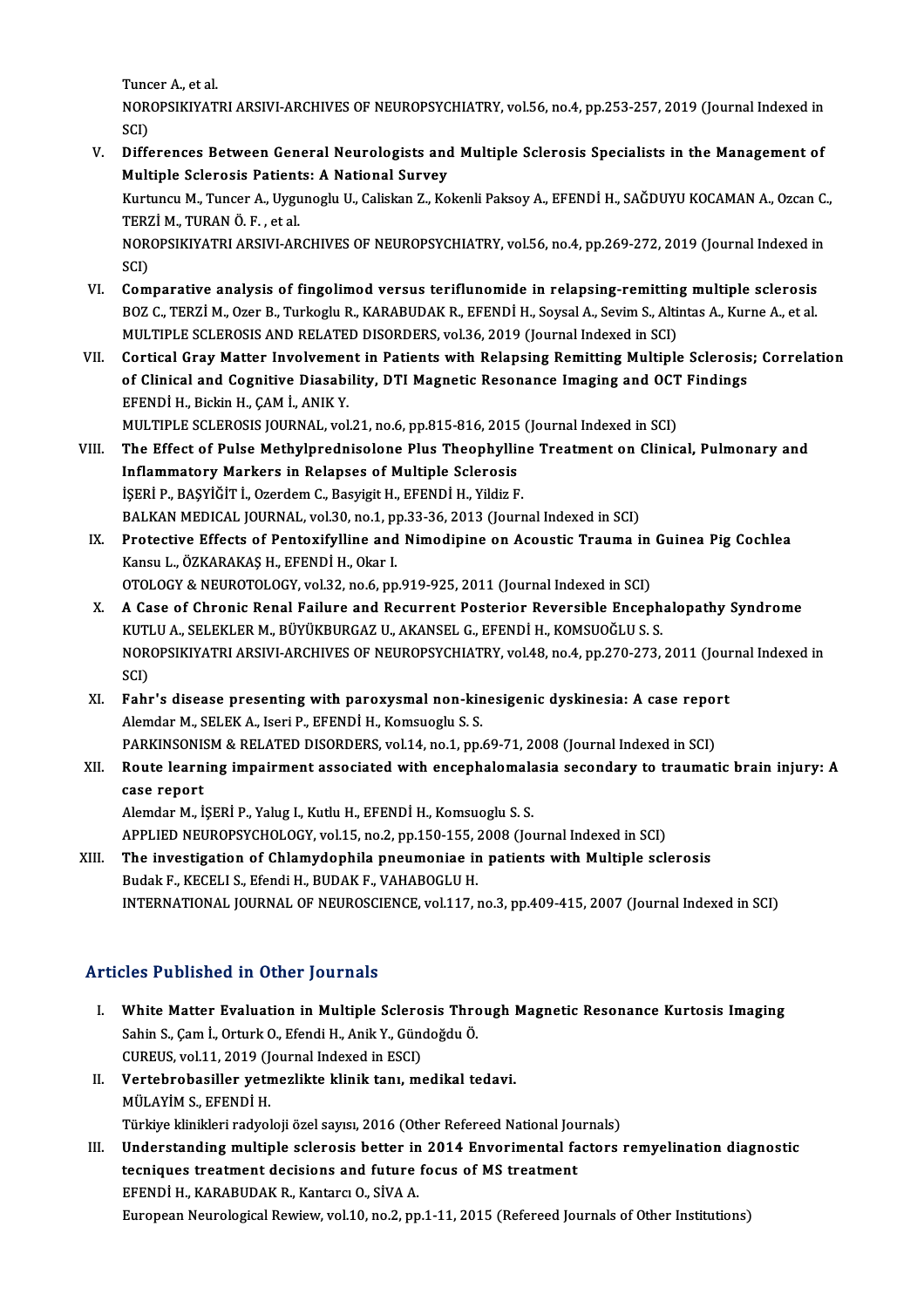IV. Cardiac and cerebral involvement in Erdheim Chester disease Kalp ve beyin tutulumlu Erdheim<br>Chester bastalığı Cardiac and cere<br>Chester hastalığı<br>ÖZEPDEM V.C. Mİ Chester hastalığı<br>ÖZERDEM Y. C. , MÜEZZİNOĞLU B., AKANSEL G., KANKO M., EFENDİ H.

Chester hastalığı<br>ÖZERDEM Y. Ç. , MÜEZZİNOĞLU B., AKANSEL G., KANKO M., EFENDİ H.<br>Ege Journal of Medicine / Ege Tıp Dergisi, vol.54, no.3, pp.134-136, 2015 (Other Refereed National Journals)<br>Hinokampel eklenege bağlı mesia

- ÖZERDEM Y. Ç. , MÜEZZİNOĞLU B., AKANSEL G., KANKO M., EFENDİ H.<br>Ege Journal of Medicine / Ege Tıp Dergisi, vol.54, no.3, pp.134-136, 2015 (Other Refereed Natio<br>V. Hipokampal skleroza bağlı mesial temporal lob epilepsili ha Ege Journal of Medicine / Ege Tıp Dergisi, vol.54, no.3, pp.134-136, 2015 (Other Refereed National Journals)<br>Hipokampal skleroza bağlı mesial temporal lob epilepsili hastalarda hipokampus ve<br>ekstrahipokampal alanlardaki vo Hipokampal skleroza bağlı mesial temporal lob epile<br>ekstrahipokampal alanlardaki volumetrik değişiklikle<br>BAŞARAN Ş., KUTLU A., ANIK Y., EFENDİ H., KOMSUOĞLU S.<br>Türkiye Klinikleri Tin Bilimleri Dergisi vol 24 nn 252,62,20 ekstrahipokampal alanlardaki volumetrik değişikliklerin etiyolojik ve klinik faktörler ile ilişkisi.<br>BAŞARAN Ş., KUTLU A., ANIK Y., EFENDİ H., KOMSUOĞLU S.
- BAŞARAN Ş., KUTLU A., ANIK Y., EFENDİ H., KOMSUOĞLU S.<br>Türkiye Klinikleri Tip Bilimleri Dergisi, vol.34, pp.353-62, 2014 (Other Refereed National Journals)<br>VI. Vitamin D status in multiple sclerosis:Are there any corre Türkiye Klinikleri Tip Bilimleri Dergisi, vol.34, pp.353-62, 2014 (Other Refereed National Journals)<br>Vitamin D status in multiple sclerosis:Are there any correlations with the health relate<br>life.<br>KUTLU A., GÖRÜR G., EFENDİ Vitamin D status in multiple sclerosis:Are the<br>life.<br>KUTLU A., GÖRÜR G., EFENDİ H., KOMSUOĞLU S. Ş.<br>Naurologu Pevchiatry Ard Prein Besearch vol 18.

Neurology Psychiatry And Brain Research, vol.18, pp.8-14, 2012 (Refereed Journals of Other Institutions)

KUTLU A., GÖRÜR G., EFENDİ H., KOMSUOĞLU S. Ş.<br>Neurology Psychiatry And Brain Research, vol.18, pp.8-14, 2012 (Refereed Journals of Other Institutions)<br>VII. Vitamin D status in multiple sclerosis Are there any correlat Neu<br><mark>Vita</mark><br>life<br><sub>VUT</sub> life<br>KUTLU A., D GÖRÜR G., EFENDİ H., Komsuoğlu S. Ş. life<br>KUTLU A., D GÖRÜR G., EFENDİ H., Komsuoğlu S. Ş.<br>Neurology Psychiatry And Brain Research, vol.18, no.1, pp.8-14, 2012 (Refereed Journals of Other Institutions)<br>Psychiatria aspecta of multiple aslapesis

Neurology Psychiatry And Brain Research, vol.18, no.1, pp.8-14, 2012 (F<br>Psychiatric aspects of multiple sclerosis.<br>YALUĞ ULUBİL İ., ÖZDEMİR S., KIRMIZI A., KUTLU A., EFENDİ H., SİVA A.<br>Naurology Psychiatry And Brain Bessar

VIII. Psychiatric aspects of multiple sclerosis.<br>YALUĞ ULUBİL İ., ÖZDEMİR S., KIRMIZI A., KUTLU A., EFENDİ H., SİVA A.

Neurology Psychiatry And Brain Research, vol.14, pp.67-74, 2007 (Refereed Journals of Other Institutions)

## Books&Book Chapters

ooks & Book Chapters<br>I. Ataklar ve Remisyonlarla Seyreden ve Multipl Sklerozu Taklit Eden Antifosfolipid sendromu<br>(Spedden Sendromu) (Soft Chapters<br>Ataklar ve Remisyonla<br>(Sneddon Sendromu).<br>EEENDI H. KUTH IAA MÜ Ataklar ve Remisyonlarla Seyr<br>(Sneddon Sendromu).<br>EFENDİ H., KUTLU A., MÜLAYİM S.<br>in: Olaylarla Multipl Sklarer Tan v

(Sneddon Sendromu).<br>EFENDİ H., KUTLU A., MÜLAYİM S.<br>in: Olgularla Multipl Skleroz Tanı ve Ayırıcı Tanı, PROF .DR RANA KARABUDAK PROF .DR AYŞE ALTINTAŞ PROF .DR<br>AKSEL SİYA PROF .DR DEMET YANDIM KUSCU, Editor, PİLİMSEL TIR Y EFENDİ H., KUTLU A., MÜLAYİM S.<br>in: Olgularla Multipl Skleroz Tanı ve Ayırıcı Tanı, PROF .DR RANA KARABUDAK PROF .I<br>AKSEL SİVA PROF .DR DEMET YANDIM KUŞCU, Editor, BİLİMSEL TIP YAYINEVİ, 2011<br>Ontik nörit ve ayırısı tanısı in: Olgularla Multipl Skleroz Tan<br>AKSEL SİVA PROF .DR DEMET<br>II. Optik nörit ve ayırıcı tanısı.<br>ERENDİ HAKITLI A MÜLAVİN

- AKSEL SİVA PROF .DR DEMET YANDIM KUŞCU, Editor, BİLİMSEL TIP YAYINEVİ, 2011<br>II. Optik nörit ve ayırıcı tanısı.<br>EFENDİ H., KUTLU A., MÜLAYİM S. in: Olgularla Multipl Skleroz Tanı ve Ayırıcı Tanı, PROF .DR RANA KARABUDAK PROF .DR AYŞE ALTINTAŞ PROF .DR EFENDİ H., KUTLU A., MÜLAYİM S.<br>in: Olgularla Multipl Skleroz Tanı ve Ayırıcı Tanı, PROF .DR RANA KARABUDAK PROF .D<br>AKSEL SİVA PROF .DR DEMET YANDIM KUŞCU, Editor, BİLİMSEL TIP YAYINEVİ, 2011<br>Adı Evlül Soğlık bilimlerinde in: Olgularla Multipl Skleroz Tanı ve Ayırıc<br>AKSEL SİVA PROF .DR DEMET YANDIM K<br>III. Adı Eylül Sağlık bilimlerinde yaşlılık<br>IITYAN T. CAGAR M. N. LITYAN N. 7 FF
- AKSEL SİVA PROF .DR DEMET YANDIM KUŞCU, E<br>Adı Eylül Sağlık bilimlerinde yaşlılık<br>UTKAN T., GACAR M. N. , UTKAN N. Z. , EFENDİ H.<br>nebel 2000 III. Adı Eylül Sağlık bilimlerinde yaşlılık<br>UTKAN T., GACAR M. N. , UTKAN N. Z. , EFENDİ H.<br>nobel, 2009

## Refereed Congress / Symposium Publications in Proceedings

efereed Congress / Symposium Publications in Proceedings<br>I. MULTİPL SKLEROZ HASTALARINDA FİNGOLİMOD TEDAVİSİNİN ETKİLİLİĞİ : TÜRKİYE GERÇEK<br>XASAM VERİLERİ (REEINE) YOGA GÖLETÖZŐ / GYMPOZ<br>MULTİPL SKLEROZ HASTAL<br>YAŞAM VERİLERİ (REFINE)<br>TUNGER M A - UYCUNOĞLU U MULTİPL SKLEROZ HASTALARINDA FİNGOLİMOD TEDAVİSİNİN ETKİLİLİĞİ : TÜRKİYE GERÇEK<br>YAŞAM VERİLERİ (REFINE)<br>TUNCER M. A. , UYGUNOĞLU U., TERZİ M., KÜRTÜNCÜ M., YÜCEYAR A. N. , EKMEKÇİ Ö., TÜRKOĞLU R., SOYSAL A.,<br>KÖSEQĞLUM, GÖZ YAŞAM VERİLERİ (REFINE)<br>TUNCER M. A. , UYGUNOĞLU U., TERZİ M., !<br>KÖSEOĞLU M., GÖZÜBATIK ÇELİK G., et al.<br>EE. III USAL NÖPOLOU KONCPESL Artakra TUNCER M. A. , UYGUNOĞLU U., TERZİ M., KÜRTÜNCÜ M., YÜCEYAR A. N. , EK<br>KÖSEOĞLU M., GÖZÜBATIK ÇELİK G., et al.<br>55. ULUSAL NÖROLOJİ KONGRESİ, Antalya, Turkey, 15 - 21 November 2019<br>PİR III USAL GALISMANIN YÖNTEMİ (ENVIRORIM KÖSEOĞLU M., GÖZÜBATIK ÇELİK G., et al.<br>55. ULUSAL NÖROLOJİ KONGRESİ, Antalya, Turkey, 15 - 21 November 2019<br>II. BİR ULUSAL ÇALIŞMANIN YÖNTEMİ (ENVIROPIMS): YENİ TANI ALMIŞ ERİŞKİN, ERGEN VE ÇOCUK 55. ULUSAL NÖROLOJİ KONGRESİ, Antalya, Turkey, 15 - 21 November 2019<br>BİR ULUSAL ÇALIŞMANIN YÖNTEMİ (ENVIROPIMS): YENİ TANI ALMIŞ ERİŞKİN, ERGEN VE ÇOCU<br>MULTİPLE SKLEROZ(MS) OLGULARINDA OBEZİTE, SAĞLIKLI BESLENME VE FİZİKSE

BİR ULUSAL ÇALIŞMANIN YÖN<br>MULTİPLE SKLEROZ(MS) OLGI<br>DURUMUNUN ARAŞTIRILMASI<br><sup>VÜCEVAR A N</sup>-AKMAN DEMİR C MULTİPLE SKLEROZ(MS) OLGULARINDA OBEZİTE, SAĞLIKLI BESLENME VE FİZİKSEL AKTİVİTE<br>DURUMUNUN ARAŞTIRILMASI<br>YÜCEYAR A. N. , AKMAN DEMİR G., ALTUNRENDE B., BECKMANN Y., BOZ C., CANBAZ KABAY S., ÇİLİNGİR V.,<br>DEMİRKIRAN D. M., D

D<mark>URUMUNUN ARAŞTIRILMASI</mark><br>YÜCEYAR A. N. , AKMAN DEMİR G., ALTUNRENDE<br>DEMİRKIRAN D. M. , DEMİR C. F. , EFENDİ H., et al.<br>EE. III USAL NÖROLOU KONGRESI, Antalya Turkay YÜCEYAR A. N. , AKMAN DEMİR G., ALTUNRENDE B., BECKMANN Y., BOZ C., (<br>DEMİRKIRAN D. M. , DEMİR C. F. , EFENDİ H., et al.<br>55. ULUSAL NÖROLOJİ KONGRESİ, Antalya, Turkey, 15 - 21 November 2019<br>TER 147 MIJI TİRI, SKI EROZ HAST DEMİRKIRAN D. M. , DEMİR C. F. , EFENDİ H., et al.<br>55. ULUSAL NÖROLOJİ KONGRESİ, Antalya, Turkey, 15 - 21 November 2019<br>III. TEP-147 MULTİPL SKLEROZ HASTALARINDA FİNGOLİMODTEDAVİSİNİN ETKİLİLİĞİ : TÜRKİYE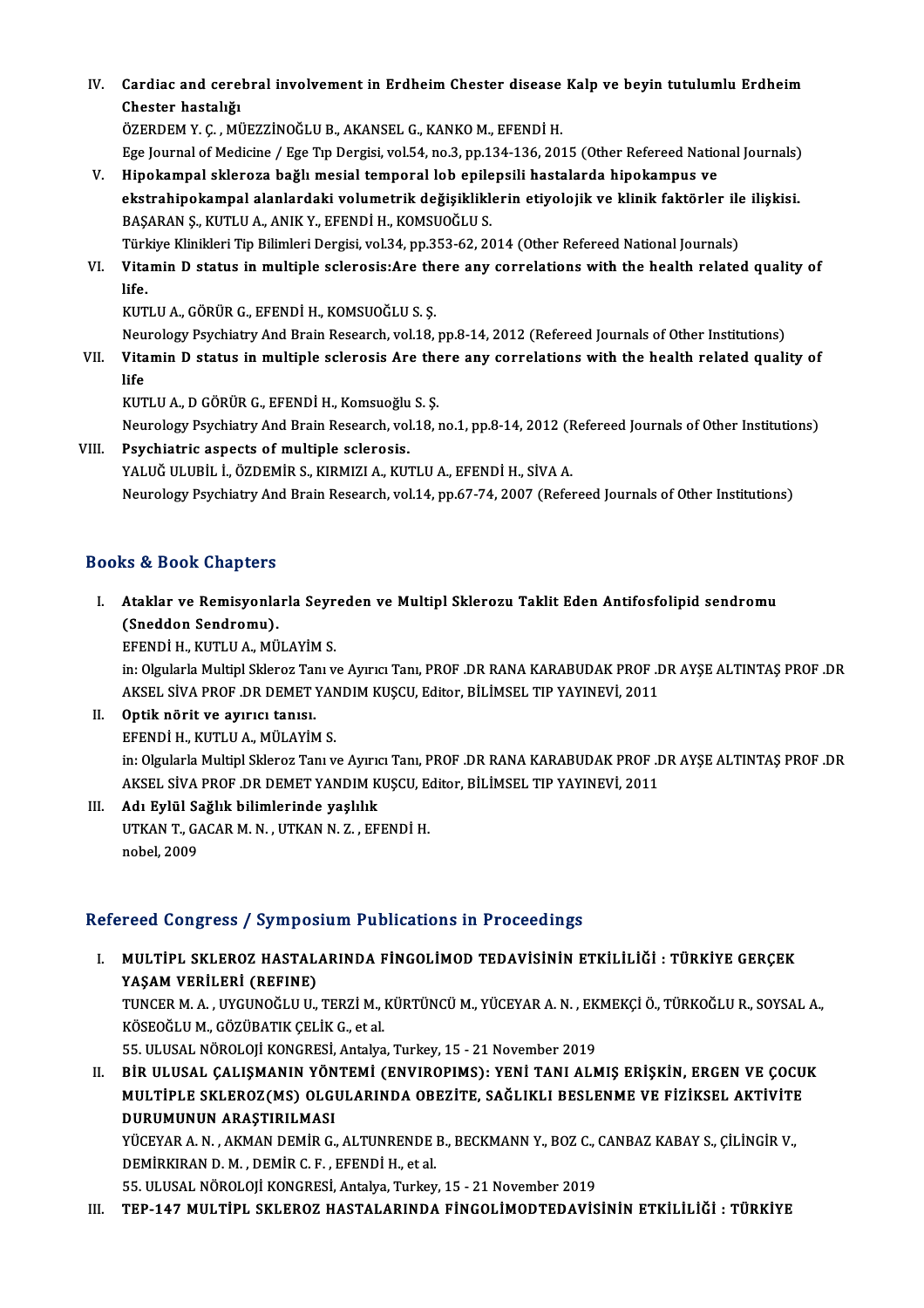## GERÇEK YAŞAMVERİLERİ (REFINE)

GERÇEK YAŞAMVERİLERİ (REFINE)<br>TUNCER M. A. , UYGUNOĞLU U., TERZİ M., KÜRTÜNCÜ M., YÜCEYAR A. N. , Ekmekci Ö., Türkoğlu R., Soysal A.,<br>KÖSEQĞLU M. GÖZÜRATIK CELİK C. et al GERÇEK YAŞAMVERİLERİ (REFINE)<br>TUNCER M. A. , UYGUNOĞLU U., TERZİ M., !<br>KÖSEOĞLU M., GÖZÜBATIK ÇELİK G., et al.<br>EE. Illucal Nöroloji Kongresi, Antalya Turl TUNCER M. A. , UYGUNOĞLU U., TERZİ M., KÜRTÜNCÜ M., YÜCEYAR A. N. , Ekme<br>KÖSEOĞLU M., GÖZÜBATIK ÇELİK G., et al.<br>55. Ulusal Nöroloji Kongresi, Antalya, Turkey, 16 - 20 November 2019, pp.276<br>SS. 77 PİP III USAL, GALISMANIN

KÖSEOĞLU M., GÖZÜBATIK ÇELİK G., et al.<br>55. Ulusal Nöroloji Kongresi, Antalya, Turkey, 16 - 20 November 2019, pp.276<br>IV. SS-77 BİR ULUSAL ÇALIŞMANIN YÖNTEMİ (ENVIROPIMS):YENİ TANI ALMIŞ ERİŞKİN, ERGEN VE<br>COCUK MULTIPLE 55. Ulusal Nöroloji Kongresi, Antalya, Turkey, 16 - 20 November 2019, pp.276<br>SS-77 BİR ULUSAL ÇALIŞMANIN YÖNTEMİ (ENVIROPIMS):YENİ TANI ALMIŞ ERİŞKİN, ERGEN<br>ÇOCUK MULTİPLESKLEROZ(MS) OLGULARINDA OBEZİTE, SAĞLIKLIBESLENME V SS-77 BİR ULUSAL ÇALIŞMANIN YÖNTEI<br>ÇOCUK MULTİPLESKLEROZ(MS) OLGUL*ı*<br>AKTİVİTE DURUMUNUNARAŞTIRILMASI<br>VÜCEVARA NA*NA*MAN CALTINPENDE B ÇOCUK MULTİPLESKLEROZ(MS) OLGULARINDA OBEZİTE, SAĞLIKLIBESLENME VE FİZİKSEL<br>AKTİVİTE DURUMUNUNARAŞTIRILMASI<br>YÜCEYAR A. N. , AKMAN G., ALTUNRENDE B., BECKMANN Y., BOZ C., CANBAZ KABAY S., ÇİLİNGİR V., DEMİRKIRAN<br>D. M. , DEM AKTİVİTE DURUMUNUNARAŞTIF<br>YÜCEYAR A. N. , AKMAN G., ALTUNR<br>D. M. , DEMİR C. F. , EFENDİ H., et al.<br>EE Ulucal Nöroloji Kongresi, Antalya

YÜCEYAR A. N. , AKMAN G., ALTUNRENDE B., BECKMANN Y., BOZ C., CANBAZ<br>D. M. , DEMİR C. F. , EFENDİ H., et al.<br>55. Ulusal Nöroloji Kongresi, Antalya, Turkey, 16 - 20 November 2019, pp.45<br>MIU TİBL E SKLEROZ HASTALARININ KOCNİ

- D. M., DEMİR C. F., EFENDİ H., et al.<br>55. Ulusal Nöroloji Kongresi, Antalya, Turkey, 16 20 November 2019, pp.45<br>V. MULTİPLE SKLEROZ HASTALARININ KOGNİTİF PERFORMANSLARININ VE ÖZYETERLİLİK DÜZEYLERİ<br>İlzepindeki etkisi 55. Ulusal Nöroloji Kongresi, Antalya, Turkey, <mark>:</mark><br>MULTİPLE SKLEROZ HASTALARININ KOG<br>ÜZERİNDEKİ ETKİSİNİN ARAŞTIRILMASI<br>EFFNDİ U. UZUNKÖPPÜ C MULTİPLE SKLEROZ HA<br>ÜZERİNDEKİ ETKİSİNİN<br>EFENDİ H., UZUNKÖPRÜ C.<br>MS DAVS 6-21 Ostobor - 02 ÜZERİNDEKİ ETKİSİNİN ARAŞTIRILMASI<br>EFENDİ H., UZUNKÖPRÜ C.<br>MS DAYS 6, 31 October - 02 November 2019
- VI. Multipl Skleroz Hastalarının Öz Yeterlilik Düzeyleri, Demografik ve Klinik Özelliklerle Korelasyon? MS DAYS 6, 31 October - 02 November 2019<br>Multipl Skleroz Hastalarının Öz Yeterlilik Düzeyleri, Demografik ve Klinik Özelliklerle Korelasyon?<br>EFENDİ H., AKMAN G., ÜNAL A., AKÇALI A., BALCI F. B. , BECKMANN Y., KÖSEOĞLU M., Multipl Skleroz Hastalarını<br>EFENDİ H., AKMAN G., ÜNAL A<br>C., AKSOY GÜNDOĞDU A., et al.<br>MS Dava V. Kunania, 2., 04 Nav EFENDİ H., AKMAN G., ÜNAL A., AKÇALI A., BALCI F. B.<br>C., AKSOY GÜNDOĞDU A., et al.<br>MS Days V, Kyrenia, 2 - 04 November 2018, pp.20-21<br>Assosiation of Vitamin D. Status and Glinisal and

- C., AKSOY GÜNDOĞDU A., et al.<br>MS Days V, Kyrenia, 2 04 November 2018, pp.20-21<br>VII. Association of Vitamin D Status and Clinical and Radiological Outcomes of Relapsing Remitting<br>Multiple Sclenesis MS Days V, Kyrenia,<br>Association of Vita<br>Multiple Sclerosis<br>EEENDI H, Bunul D Association of Vitamin D Sta<br>Multiple Sclerosis<br>EFENDİ H., Bunul D. S., ANIK Y.<br>ACTPIMS Forum Colifornia Uni Multiple Sclerosis<br>EFENDİ H., Bunul D. S. , ANIK Y.<br>ACTRIMS Forum, California, United States Of America, 1 - 03 February 2018, vol.24, pp.104-105
	-

- EFENDİ H., Bunul D. S., ANIK Y.<br>ACTRIMS Forum, California, United States Of America, 1 03 February 2018, vol.24, pp.104-105<br>VIII. MS TEDAVİSİNDE TERİFLUNOMİDE VE FİNGOLUMOD'UN KARŞILAŞTIRMALI ETKİNLİK VERİLERİ<br>POZ C. ÖZA ACTRIMS Forum, California, United States Of America, 1 - 03 February 2018, vol.24, pp.104-105<br>MS TEDAVİSİNDE TERİFLUNOMİDE VE FİNGOLUMOD'UN KARŞILAŞTIRMALI ETKİNLİK VERİLEF<br>BOZ C., ÖZAKBAŞ S., TERZİ M., TÜRKOĞLU R., SOYSAL MS TEDAVISINDE TERIFLUNOMIDE VE FINGOLUMOD'UN KARŞILAŞT<br>BOZ C., ÖZAKBAŞ S., TERZİ M., TÜRKOĞLU R., SOYSAL A., TUNCER M. A. , ALTIN<br>53. ULUSAL NÖROLOJI KONGRESİ, Turkey, 24 - 30 November 2017, pp.54-55<br>MS Tedevisinde Terifl BOZ C., ÖZAKBAŞ S., TERZİ M., TÜRKOĞLU R., SOYSAL A., TUNCER M. A., ALTINTAŞ A., EFEN<br>53. ULUSAL NÖROLOJİ KONGRESİ, Turkey, 24 - 30 November 2017, pp.54-55<br>IX. MS Tedavisinde Teriflunomide ve Fingolimod'un Karşılaştırmalı
- 53. ULUSAL NÖROLOJİ KONGRESİ, Turkey, 24 30 November 2017, pp.54-55<br>MS Tedavisinde Teriflunomide ve Fingolimod'un Karşılaştırmalı Etkinlik Verileri<br>BOZ C., ÖZAKBAŞ S., TERZİ M., Türkoğlu R., Soysal A., TUNCER M.A., ALTIN MS Tedavisinde Teriflunomide ve Fingolimod'un Karşılaştırmalı E<br>BOZ C., ÖZAKBAŞ S., TERZİ M., Türkoğlu R., Soysal A., TUNCER M. A. , ALTIN<br>53. ULUSAL NOROLOJI KONGRESI, Turkey, 24 - 30 November 2017, pp.54<br>Cutamagalayinus BOZ C., ÖZAKBAŞ S., TERZİ M., Türkoğlu R., Soysal A., TUNCER M. A. , ALTINTAŞ A., EFENDİ H., AKMAN G.<br>53. ULUSAL NOROLOJI KONGRESI, Turkey, 24 - 30 November 2017, pp.54<br>X. Cytomegalovirus Associated Transverse Myelitis in
- 53. ULUSAL NOROLOJI KONGRES<br>Cytomegalovirus Associated<br>EFENDİ H., Bickin H., Bunul D. S.<br><sup>9th</sup> Congress of the Ban Asian C Cytomegalovirus Associated Transverse Myelitis in Immuno-component Patient; Case Report.<br>EFENDİ H., Bickin H., Bunul D. S.<br>8th Congress of the Pan-Asian-Committee-for-Research-and-Treatment-of-Multiple-Sclerosis (PACTRIMS)

EFENDİ H., Bickin H., Bunul D. S.<br>8th Congress of the Pan-Asian-Committee-for-Researe<br>South Korea, 19 - 21 November 2015, vol.22, pp.442<br>Cytameraleyinya associated transverse myelitic 8th Congress of the Pan-Asian-Committee-for-Research-and-Treatment-of-Multiple-Sclerosis (PACTRIMS), Seoul,<br>South Korea, 19 - 21 November 2015, vol.22, pp.442<br>XI. Cytomegalovirus associated transverse myelitis in immunocom

South Korea, 19 - 21 November 2<br>Cytomegalovirus associated the<br>EFENDİ H., Biçkin H., BÜNÜL S. D.<br><sup>9th Congress of the Ben</sup> Asian seu Cytomegalovirus associated transverse myelitis in immunocompenent patient case report<br>EFENDİ H., Biçkin H., BÜNÜL S. D.<br>8th Congress of the Pan-Asian committee for teratment and research in ömultiple sclerosis (PACTRIMS),

EFENDİ H., Biçkin H., BÜNÜL S. D.<br>8th Congress of the Pan-Asian commit<br>South Korea, 18 - 21 November 2015<br>Contical and deep grou matter inu 8th Congress of the Pan-Asian committee for teratment and research in ömultiple sclerosis (PACTRIMS), Seoul,<br>South Korea, 18 - 21 November 2015<br>XII. Cortical and deep gray matter involvement in multiple sclerosis correlati

South Korea, 18 - 21 November 2015<br>Cortical and deep gray matter involvement in multiple scl<br>diasability with DTI magnetic resonance imaging findings<br>EFFNDLH, Pickin H. CAM LANIK V Cortical and deep gray matter in<br>diasability with DTI magnetic re:<br>EFENDİ H., Biçkin H., ÇAM İ., ANIK Y.<br>21st Congress of the European Com diasability with DTI magnetic resonance imaging findings<br>EFENDİ H., Biçkin H., ÇAM İ., ANIK Y.<br>31st Congress of the European-Committee-for-Treatment-and-Research-in-Multiple-Sclerosis (ECTRIMS),

BARSELONA, Spain, 7 - 10 October 2015

- 31st Congress of the European-Committee-for-Treatment-and-Research-in-Multiple-Sclerosis (ECTRIMS),<br>BARSELONA, Spain, 7 10 October 2015<br>XIII. Deep Gray Matter Involvement in Multiple Sclerosis; Correlation of Clinical an BARSELONA, Spain, 7 - 10 October 2015<br>Deep Gray Matter Involvement in Multiple Scler<br>with DTI Magnetic Resonance Imaging Findings<br>FEENDLU Pickin H. CAML ANIV V Deep Gray Matter Involvement i<br>with DTI Magnetic Resonance In<br>EFENDİ H., Bickin H., ÇAM İ., ANIK Y.<br>7th Congrees of the Ban Asian Comp with DTI Magnetic Resonance Imaging Findings<br>EFENDİ H., Bickin H., ÇAM İ., ANIK Y.<br>7th Congress of the Pan-Asian-Committee-for-Treatment-and-Research-in-Multiple-Sclerosis (PACTRIMS), Taipei,<br>Taivran 6, .08 November 2014, EFENDİ H., Bickin H., ÇAM İ., ANIK Y.<br>7th Congress of the Pan-Asian-Committee-for-1<br>Taiwan, 6 - 08 November 2014, vol.21, pp.816<br>Cortisel Crey Metter Involvement in Petie
- Th Congress of the Pan-Asian-Committee-for-Treatment-and-Research-in-Multiple-Sclerosis (PACTRIMS), Taipei,<br>Taiwan, 6 08 November 2014, vol.21, pp.816<br>XIV. Cortical Gray Matter Involvement in Patients with Relapsing Remi Taiwan, 6 - 08 November 2014, vol.21, pp.816<br>Cortical Gray Matter Involvement in Patients with Relapsing Remitting Multiple Sclerosis<br>of Clinical and Cognitive Diasability, DTI Magnetic Resonance Imaging and OCT Findings<br>E of Clinical and Cognitive Diasability, DTI Magnetic Resonance Imaging and OCT Findings EFENDİ H., Biçkin H., ANIK Y., ÇAM İ. of Clinical and Cognitive Diasability, DTI Magnetic Resonance Imaging and OCT Findings<br>EFENDİ H., Biçkin H., ANIK Y., ÇAM İ.<br>7th Congress of the Pan-Asian-Committee-for-Treatment-and-Research-in-Multiple-Sclerosis (PACTRIM

EFENDİ H., Biçkin H., ANIK Y., ÇAM İ.<br>7th Congress of the Pan-Asian-Committee-for-Treatı<br>TAYVAN, 6 - 08 November 2014, vol.21, pp.815-816